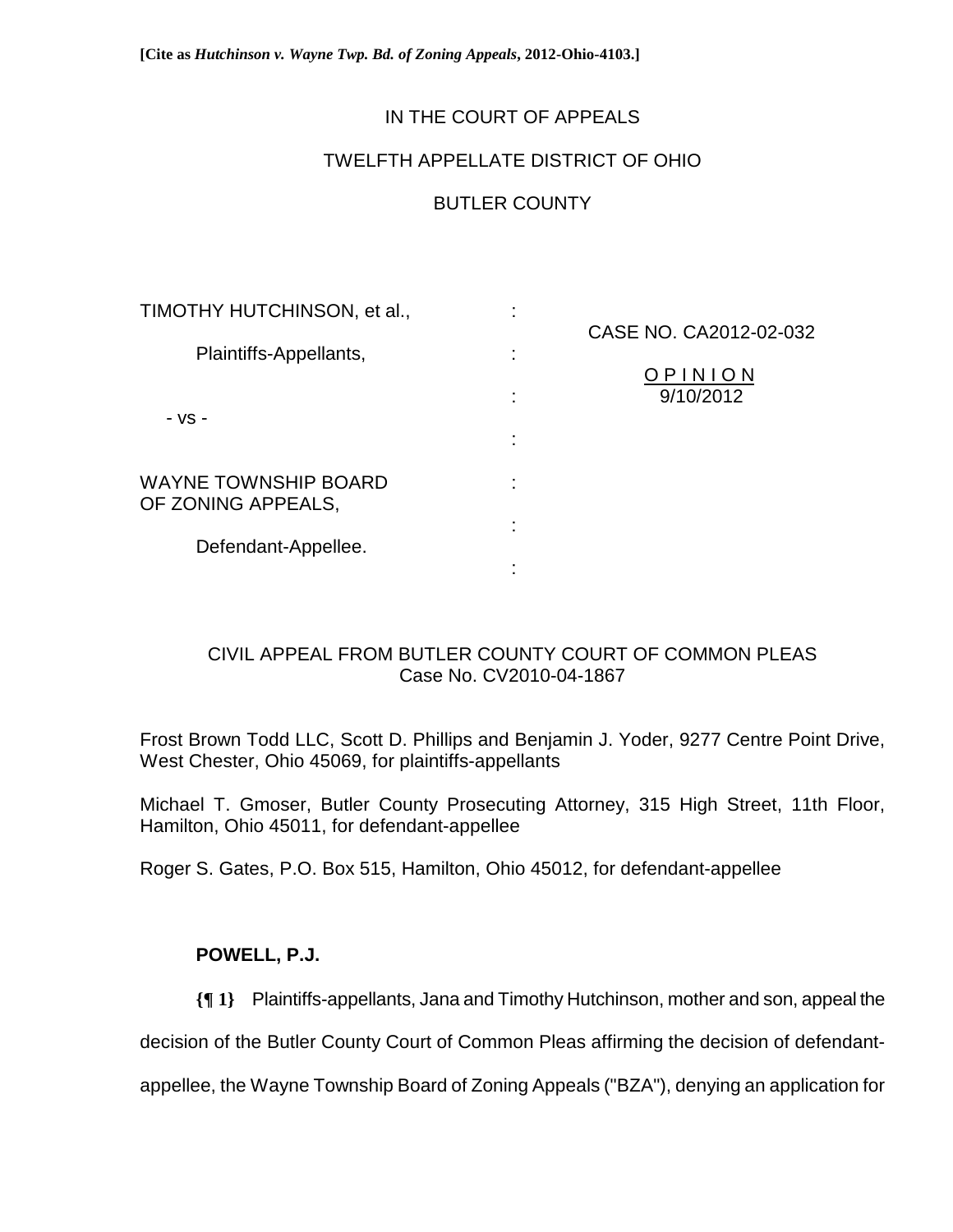a conditional use permit. We affirm.<sup>1</sup>

**{¶ 2}** Tim Hutchinson filed an application with the BZA requesting a conditional use permit to operate a seasonal, Halloween-themed nature walk ("Nature Walk") on a portion of Jana Hutchinson's 134-acre farm located off Wayne-Madison Road in Butler County, Ohio (the "Property"). The Property is designated as an A-1 Agricultural District and "basically rural in character."

**{¶ 3}** On July 15, 2008, the BZA held a hearing on Tim Hutchinson's application. Testimony and evidence revealed that the Nature Walk would be open for six to eight weekends per year, weather dependent, during the Halloween season. The hours of the Nature Walk would run from approximately 5 p.m. to 12 a.m. Traffic would enter and exit the Property directly from Wayne-Madison Road using two existing unpaved driveways. Parking for 202 vehicles would be available in an open field, with another field accessible for overflow.

**{¶ 4}** Evidence also showed that Wayne-Madison Road is a narrow, two-lane, deadend roadway with a narrow to nonexistent berm which slopes, sometimes steeply, into drainage ditches on both sides of the road. Tim Hutchinson presented expert testimony from a traffic engineer that Wayne-Madison Road would be able to successfully handle the additional traffic caused by the Nature Walk. Evidence was also provided by the Butler County Engineer's Office that, although Wayne-Madison Road is narrow and has no lighting, the roadway would be able to handle the additional traffic.

**{¶ 5}** At the conclusion of Tim Hutchinson's presentation, the BZA also heard complaints from area residents concerning the proposed Natural Walk. The complaints addressed safety issues relating to the use of Wayne-Madison Road by drivers with limited to

 $\overline{a}$ 

<sup>1.</sup> Pursuant to Loc.R. 6(A), we have sua sponte removed this appeal from the accelerated calendar.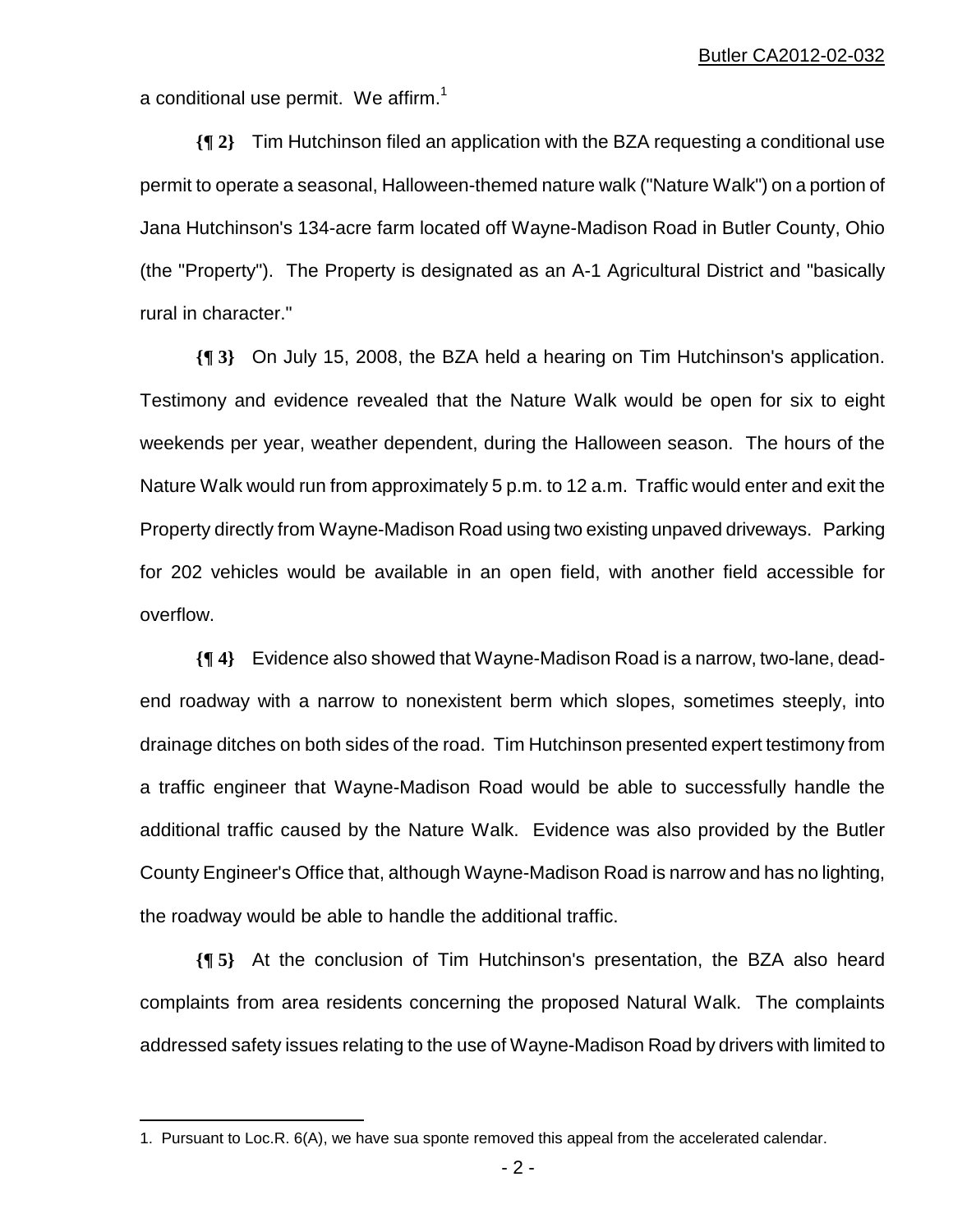no experience driving the road and the likelihood for increased accidents. Complaints were also made that the serenity of the area would be interrupted by the increased traffic and that the area residents' sense of security would be affected.

**{¶ 6}** Having concerns that Tim Hutchinson, as a tenant and not the landowner, was not a proper applicant, and desiring additional information about the Nature Walk, the BZA adjourned the hearing in progress. Jana Hutchinson, owner of the Property, was then joined as an applicant for the conditional use permit and Jana and Tim Hutchinson (together, "appellants") provided the BZA with additional information relating to security, traffic, road maintenance, erosion and runoff, and insurance for the Nature Walk.

**{¶ 7}** On December 11, 2008, the hearing on appellants' application was reconvened. At one point, BZA Member Carleen Yeager questioned Tim Hutchinson regarding the amount of traffic he expected each night of the Nature Walk. Tim Hutchinson testified that approximately 500 cars would be expected at the Nature Walk each evening. However, Yeager stated that she had researched traffic at other Halloween themed events and believed that 500 cars would be a "light night" and that, in actuality, as many as 1,500 cars would be traversing Wayne-Madison Road on a "good night." Tim Hutchinson stated that 500 cars was his estimation, as the Nature Walk would be new and that he was "starting off small."

**{¶ 8}** Following the presentation of evidence and the closure of public comment, BZA Member Jerry Gerber orally moved to deny appellants' application "[b]ecause of all the opposition." The five BZA members then unanimously voted to deny the application. Appellants appealed the BZA's oral denial of the application to the Butler County Court of Common Pleas and the case was remanded to the BZA for the issuance of a written decision. *Hutchinson v. Wayne Twp. Bd. of Zoning Appeals*, Butler C.P. No. CV2009 01 0040 (Nov. 16, 2009).

 $-3 -$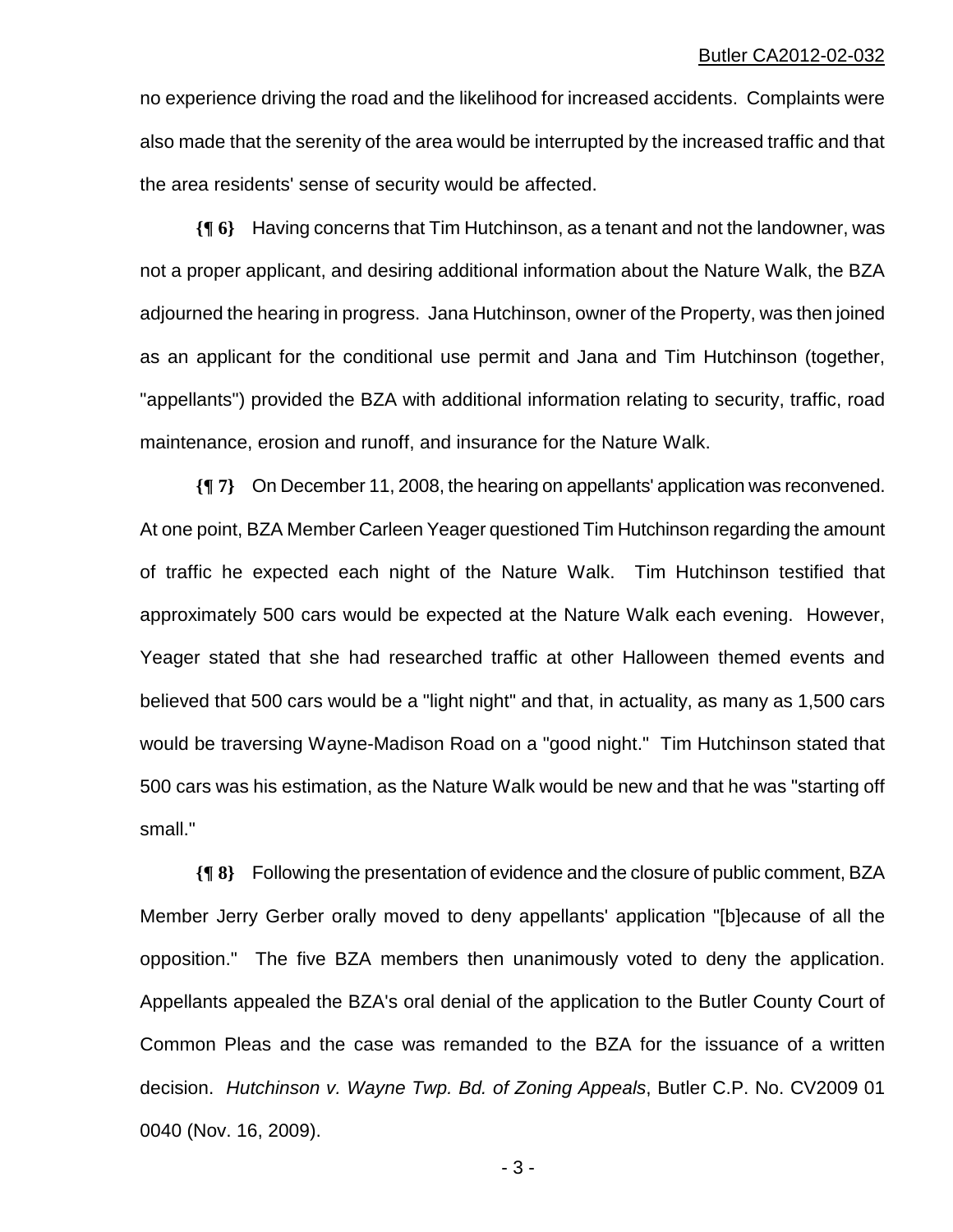**{¶ 9}** On March 31, 2010, the BZA issued its written decision denying appellants' application for a conditional use permit. The BZA found that the proposed Nature Walk was not compatible with the surrounding neighborhood and would significantly increase traffic flow by hundreds of cars on a rural, two-lane roadway with narrow lanes, a narrow to non-existent berm, and steep drainage ditches. The BZA concluded that the proposed Nature Walk would be inconsistent and incompatible with the current uses of the surrounding area and would adversely impact the comfort and general welfare of the surrounding area's residents.

**{¶ 10}** Appellants, again, appealed to the common pleas court, arguing, in part, that the BZA's decision was a violation of appellants' due process rights as a result of the extrajudicial research performed by Yeager. *Hutchinson v. Wayne Twp. Bd. of Zoning Appeals*, Butler C.P. No. CV 2010 04 1867 (Apr. 28, 2010). The common pleas court affirmed the BZA's decision but failed to address appellants' due process argument. Thus, on appeal before this court, we reversed the decision of the common pleas court and remanded the case for a determination on appellants' due process argument. *Hutchinson v. Wayne Twp. Bd. of Zoning Appeals*, 12th Dist. No. CA2011-02-024, 2011-Ohio-5590.

**{¶ 11}** On January 25, 2012, the common pleas court issued a decision affirming the BZA's denial of appellants' conditional use application. The common pleas court found that the predominate uses for the area surrounding the Property are agricultural or residential in nature and that the Wayne-Madison roadway is typical of a rural road with narrow lanes and drainage ditches. Due to this general setting surrounding the Property, the common pleas court found that the BZA's denial of appellants' application was supported by the preponderance of substantial, reliable, and probative evidence and that a Halloween-themed Nature Walk would not be appropriate. The common pleas court additionally found Yeager's extra-judicial research did not indicate a bias or prejudice on her part and that appellants should have objected to her statements at the time they were made.

 $-4-$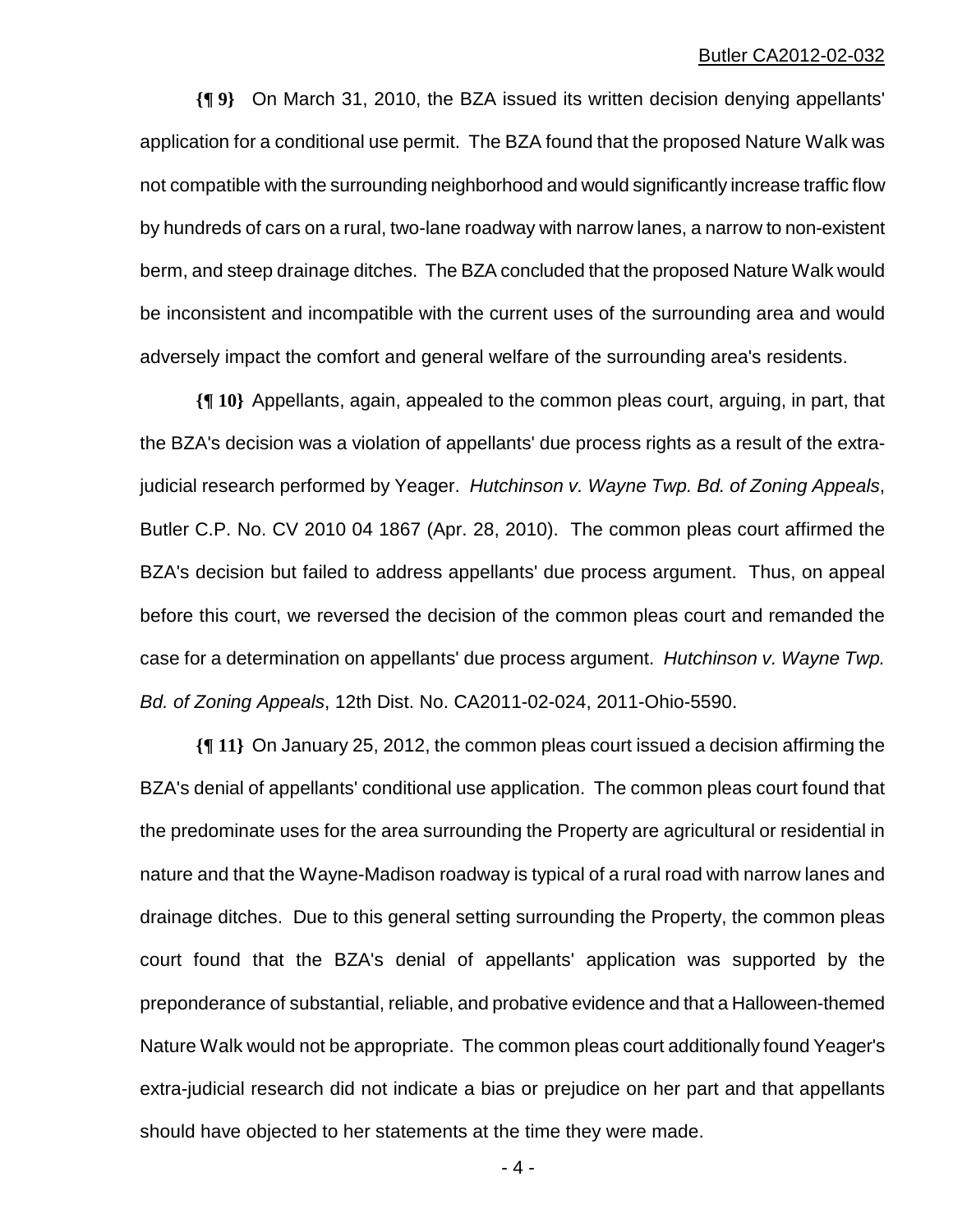**{¶ 12}** From this latest decision of the common pleas court, appellants timely appeal, raising a sole assignment of error:

**{¶ 13}** THE [COMMON PLEAS] COURT ERRED TO THE PREJUDICE OF PLAINTIFFS-APPELLANTS BY AFFIRMING THE BZA'S DECISION.

**{¶ 14}** R.C. Chapter 2506 governs the standards applied to appeals of administrative agency decisions. *Key-Ads, Inc. v. Bd. of Cty. Commrs.*, 12th Dist. No. CA2007-06-085, 2008-Ohio-1474, ¶ 7. In such cases, the standard of review "imposed upon a common pleas court varies distinctly from the standard of review imposed upon an appellate court." *Id*. "A common pleas court reviewing an administrative appeal pursuant to R.C. 2506.04 weighs the evidence in the whole record and determines whether the administrative order is unconstitutional, illegal, arbitrary, capricious, unreasonable, or unsupported by the preponderance of the substantial, reliable, and probative evidence." *Id*., citing *Shields v. Englewood*, 172 Ohio App.3d 620, 2007-Ohio-3165, ¶ 28 (2nd Dist.).

**{¶ 15}** "An appellate court's review of such an administrative appeal, however, is more limited in scope." *Shamrock Materials, Inc. v. Butler Cty. Bd. of Zoning*, 12th Dist. No. CA2007-07-172, 2008-Ohio-2906, ¶ 10. "Unlike the common pleas court, the appellate court does not weigh the evidence or determine questions of fact. \*\*\* Rather, the appellate court must affirm the common pleas court's decision unless it finds, as a matter of law, that the decision is not supported by a preponderance of reliable, probative, and substantial evidence." (Internal quotations omitted.) *Id*., citing *Mills v. Union Twp. Bd. of Zoning Appeals*, 12th Dist. No. CA2005-02-013, 2005-Ohio-6273, ¶ 6.

**{¶ 16}** In this case, appellants raise two arguments for review: (1) whether the trial court erred in affirming the BZA's denial of the application when appellants had satisfied all of the requirements of the applicable zoning resolution; and (2) whether the trial court erred in finding that appellants' due process rights were not violated by the extra-judicial investigation

 $-5$  -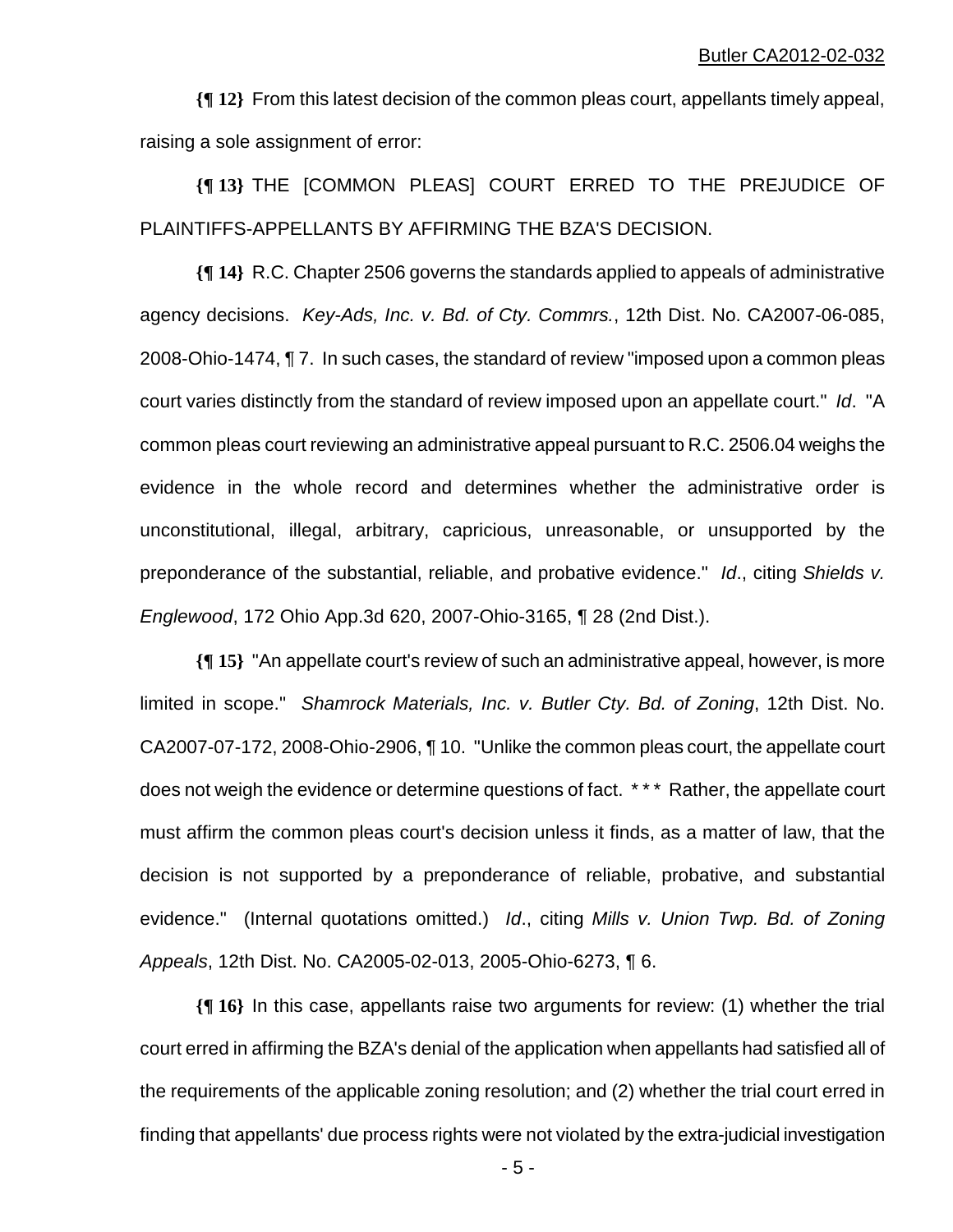performed by Yeager.

# **Satisfaction of the Zoning Resolution**

**{¶ 17}** Appellants first argue that the common pleas court erred in affirming the BZA's

decision even though appellants satisfied each factor of the Wayne Township Butler County,

Ohio Zoning Resolution (the "Zoning Resolution").

**{¶ 18}** Zoning Resolution Section 25.053 provides that "[a]ll uses designated as

conditional uses shall meet the following requirements:

(1) Uses shall be located in districts where they are designated as conditional uses by these regulations.

(2) Uses shall not adversely impact the health, safety, comfort and general welfare of the surrounding area. In determining this, the Board shall consider the following:

(a) The compatibility with the surrounding uses and compatibility with the surrounding neighborhood, including, but not limited to, consideration whether adjacent property values will be adversely affected.

(b) The comparative size, floor area and mass of the proposed structure(s) in relationship to adjacent structures and buildings in the surrounding properties and neighborhood.

(c) The frequency and duration of various indoor and outdoor activities and special events and the impact of these activities on the surrounding area.

(d) The number of transient movements generated by the proposed use and relationship to the amount of traffic on abutting streets in the surrounding neighborhood, not in terms of the streets capacity to absorb the additional traffic, but rather in terms of any significant increase in hourly or daily traffic levels.

(e) The added noise level created by activities associated with the proposed use and the impact of the ambient noise level on the surrounding area and neighborhood.

(f) The general appearance of the neighborhood will not be adversely affected by the location of the proposed use on the parcel.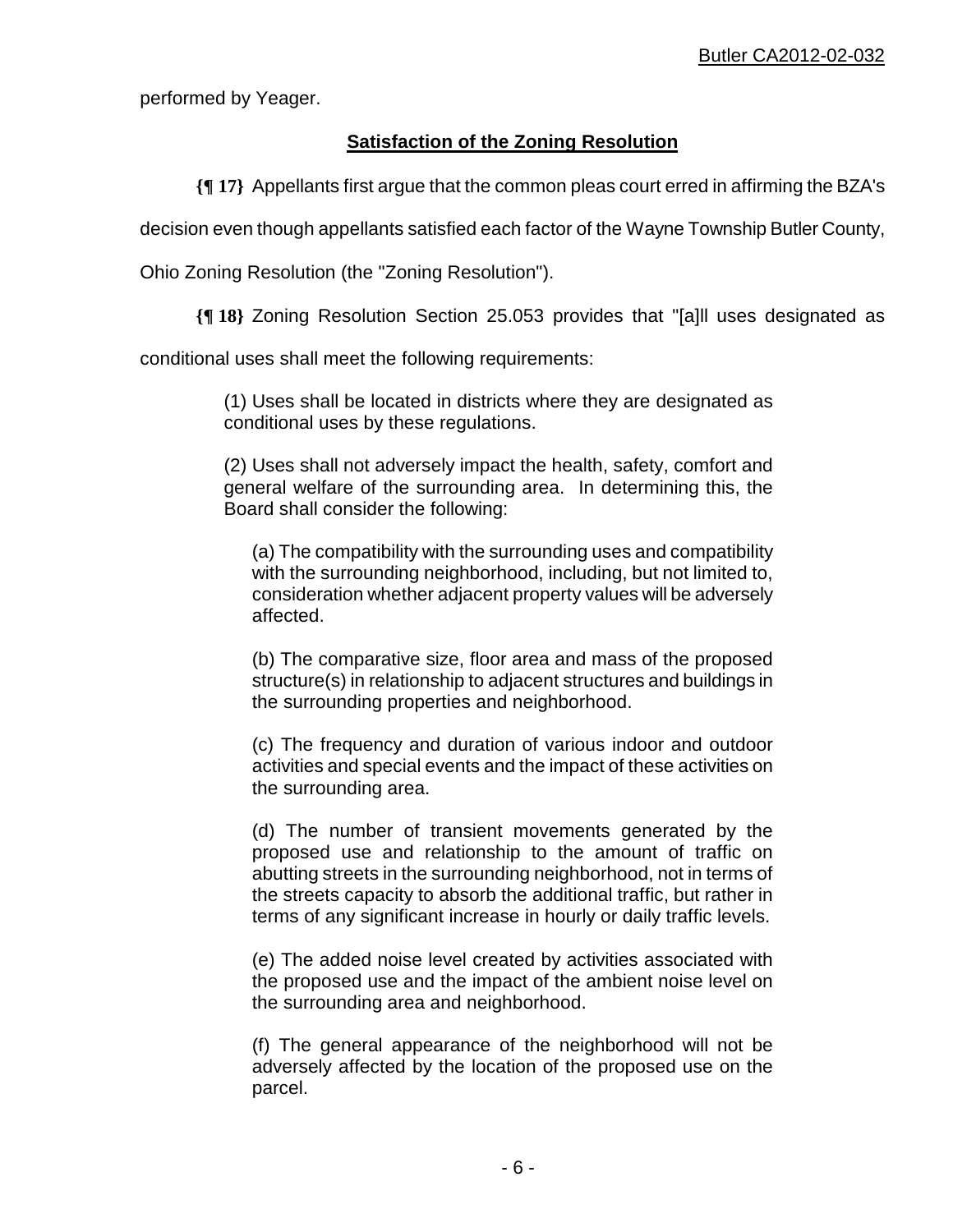(g) The impact of night lighting in terms of intensity and duration and frequency of use as it impacts adjacent properties and in terms of presence in the neighborhood.

(h) The impact of significant amount of hard-surfaced area for building, sidewalks, drives and parking areas in terms of water runoff.

(i) The potential for the proposed use to remain in existence for a reasonable period of time and not become vacant or unused.

(j) Any other physical or operational feature or characteristic that may affect the public health, safety and welfare.

(k) The presence of any potential or real fire or other hazards created by the proposed use which are in excess of the individual demand of adjacent land use in the terms of emergency service protection.<sup>2</sup>

**{¶ 19}** Satisfaction of these factors "does not make the approval of a conditional use

permit automatic." *Community Concerned Citizens, Inc. v. Union Township Bd. of Zoning* 

*Appeals*, 66 Ohio St.3d 452, 456 (1993). The BZA is further required to "give due regard to

the nature and condition of all adjacent uses and structures" surrounding the proposed

conditional use. Zoning Resolution Section 25.041.

 $\overline{a}$ 

**{¶ 20}** A review of the record reveals that appellants failed to satisfy all of the specific factors for a conditional use permit set forth in Section 25.053. Pursuant to Section 25.053(d), the BZA must determine if the proposed conditional use will affect the "number of transient movements generated by the proposed use and relationship to the amount of traffic on abutting streets in the surrounding neighborhood, not in terms of the streets capacity to absorb the additional traffic, but rather in terms of any significant increase in hourly or daily traffic levels."

**{¶ 21}** Here, appellants presented expert testimony that Wayne-Madison Road would

<sup>2.</sup> The parties have used different section numbers and letters to define this list, but each use identical language in making their arguments. For consistency, we have chosen this format to address Section 25 of the Zoning Resolution.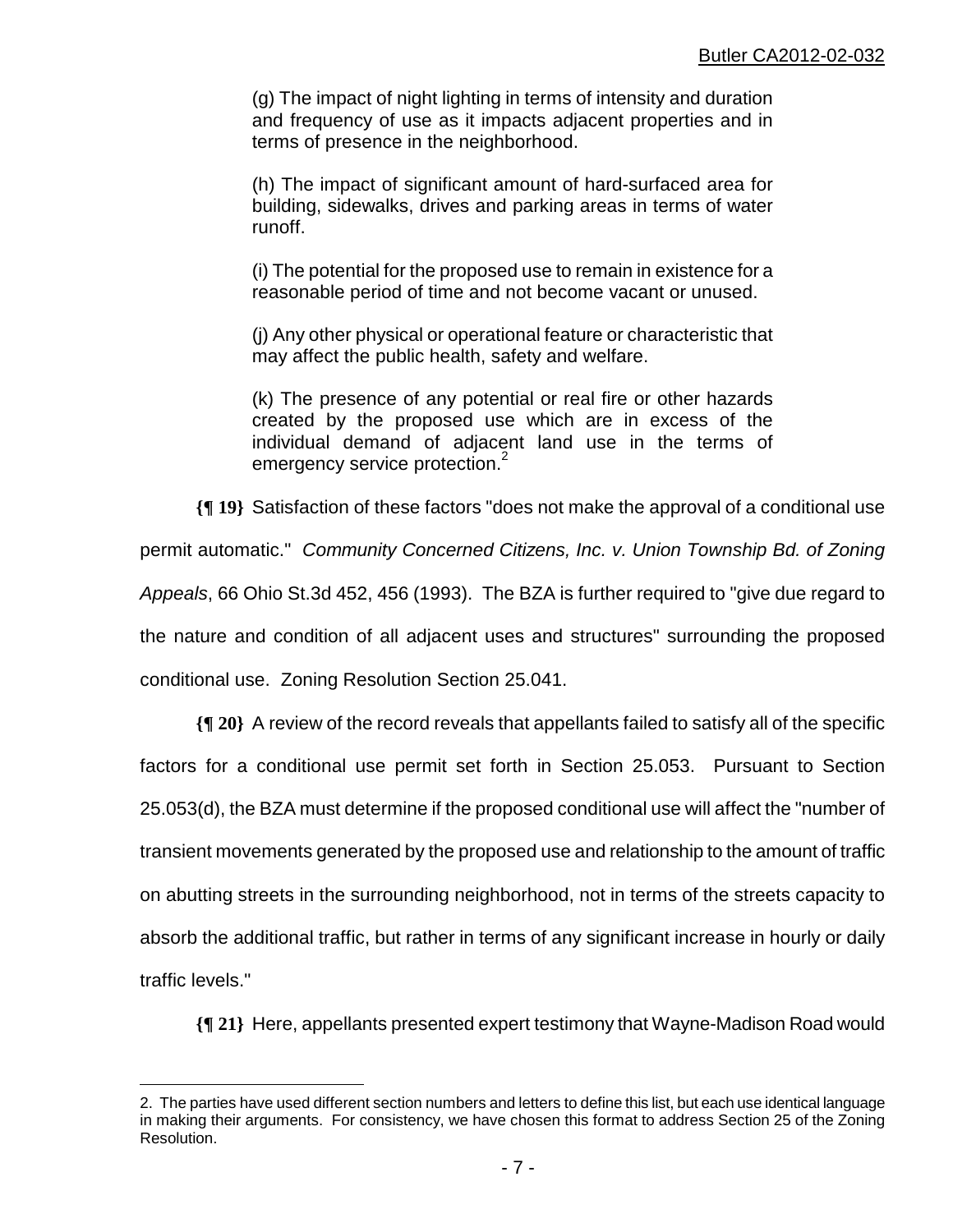be able to absorb the additional traffic without incident. However, testimony by Tim Hutchinson indicated that traffic would significantly increase by hundreds of cars during the evening hours of weekends in September and October. In addition, evidence was presented that Wayne-Madison Road is narrow, with limited to nonexistent berms, sloping drainage ditches, and no lighting. Thus, the BZA found that the increase in traffic during evening hours on such a road is incompatible with the health, safety, comfort, and general welfare of the surrounding area. Furthermore, the BZA applied Section 25.041 and found that the use of the Property as a Nature Walk, in an area of Wayne Township primarily reserved for agriculture, was not a type of recreational activity compatible with the surrounding area.

**{¶ 22}** Based upon this evidence, we cannot say that the determinations of the BZA and common pleas court were, as a matter of law, not supported by a "preponderance of reliable, probative, and substantial evidence." Therefore, we find that the trial court did not err in affirming the decision of the BZA denying appellants' application for a conditional use permit.

#### **Due Process Violation**

**{¶ 23}** In their second argument, appellants contend that the trial court erred when it found that appellants' due process rights were not violated by Yeager when she performed an independent, extra-judicial investigation regarding the number of cars which typically travel to a Halloween-themed event.

**{¶ 24}** As we previously stated in our first *Hutchinson* decision:

"The essence of due process dictates, at the very least, that an individual have an opportunity to be heard and to defend, enforce and protect his rights before an administrative body in an orderly proceeding." *Gibraltar Mausoleum Corp. v. Cincinnati* (1981), 1 Ohio App.3d 107, 109-110, 439 N.E.2d 922. Accordingly, "due process includes the right to a hearing before an unbiased and fair and impartial tribunal." *Frost v. Wilmington* (Jan. 31, 1986), Clinton App. No. CA85-08-014, at 7. "[T]here is a presumption of honesty and integrity on the part of an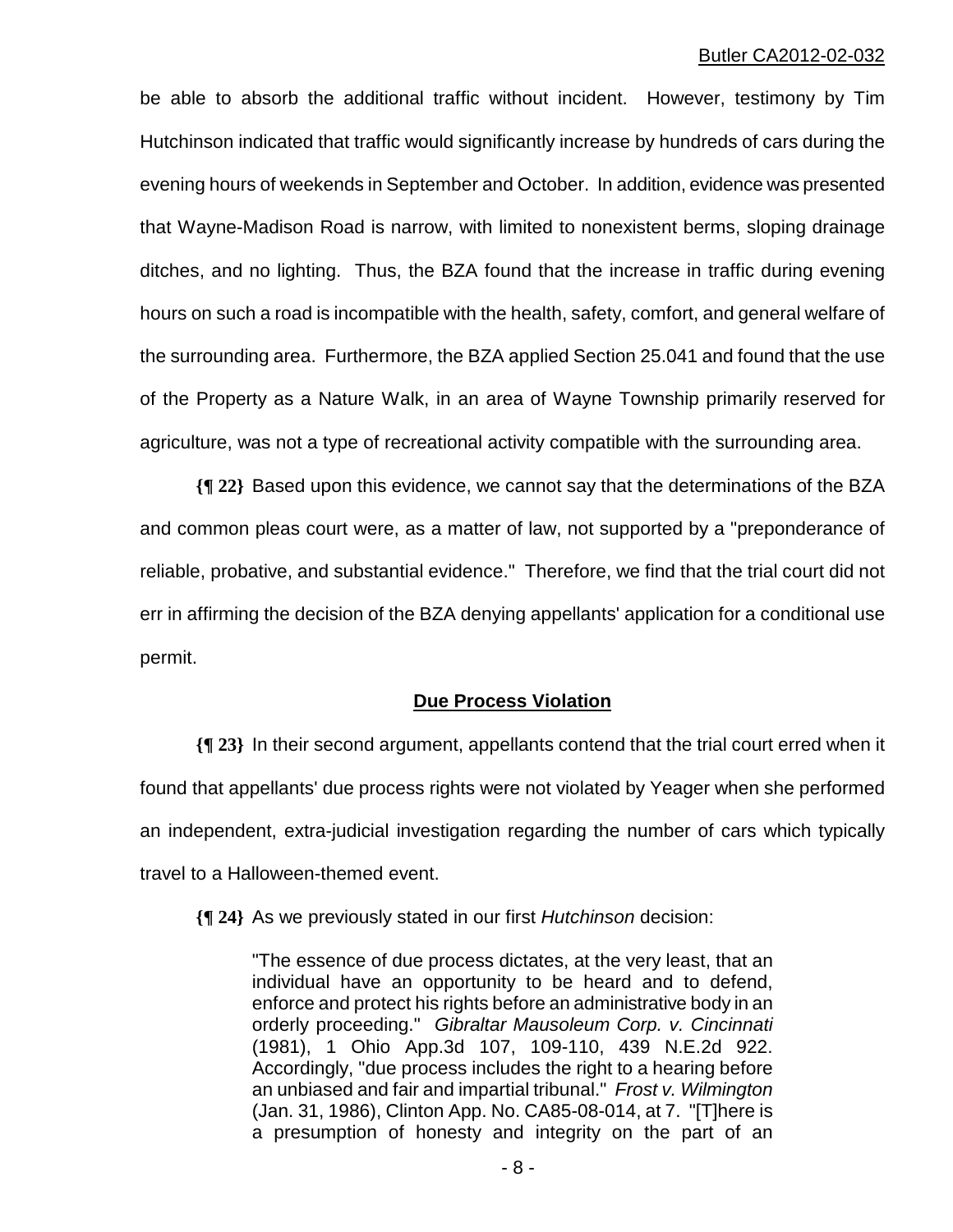administrative body unless there is a showing to the contrary." *Ohio State Bd. of Pharmacy v. Poppe* (1988), 48 Ohio App.3d 222, 229, 549 N.E.2d 541. "[T]he party alleging a disqualifying interest bears the burden of demonstrating that interest to a reviewing court." *Id*.

*Hutchinson*, 2011-Ohio-5590, at ¶ 11.

**{¶ 25}** In this case, Yeager admitted to making "some calls" regarding whether 500 was a reasonable estimate for the number of cars that would be driving to and from the Nature Walk each night. Appellants argue that this statement tainted their ability to obtain a fair hearing, as they were unable to cross-examine whomever Yeager spoke with, and were "placed in the awkward position" of deciding whether to cross-examine Yeager and possibly risk losing her vote. The BZA argues, on the other hand, that appellants waived the right to such an argument by failing to object to Yeager's statements during the hearing. We find that, regardless of whether appellants should have objected at the hearing, they were not unfairly prejudiced by Yeager's statements and, consequently, their due process rights were not violated.

**{¶ 26}** "The combination of investigative, executive and adjudicative functions does not necessarily create a risk of bias or unfairness in an administrative adjudication." *Hiett v. Goshen Twp. Bd. of Trustees*, 12th Dist. No. CA83-04-033, unreported, 1984 WL 3391, \*4, citing *Withrow v. Larkin*, 421 U.S. 35, 95 S.Ct. 1456 (1975), and *Ward v. Village of Monroeville*, 409 U.S. 57, 93 S.Ct. 80 (1972). Here, Yeager performed an extra-judicial investigation into the number of cars that would be traveling Wayne-Madison Road in order to attend the Nature Walk. Even if we interpret her investigation and her statements at the hearing as evidence of bias and prejudice towards the Nature Walk, we cannot say that this bias and prejudice prevented appellants from receiving a fair and impartial hearing.

**{¶ 27}** The BZA's decision states, in part, that it is denying appellants' application because the Nature Walk "would significantly increase traffic flow[,] according to the

 $-9 -$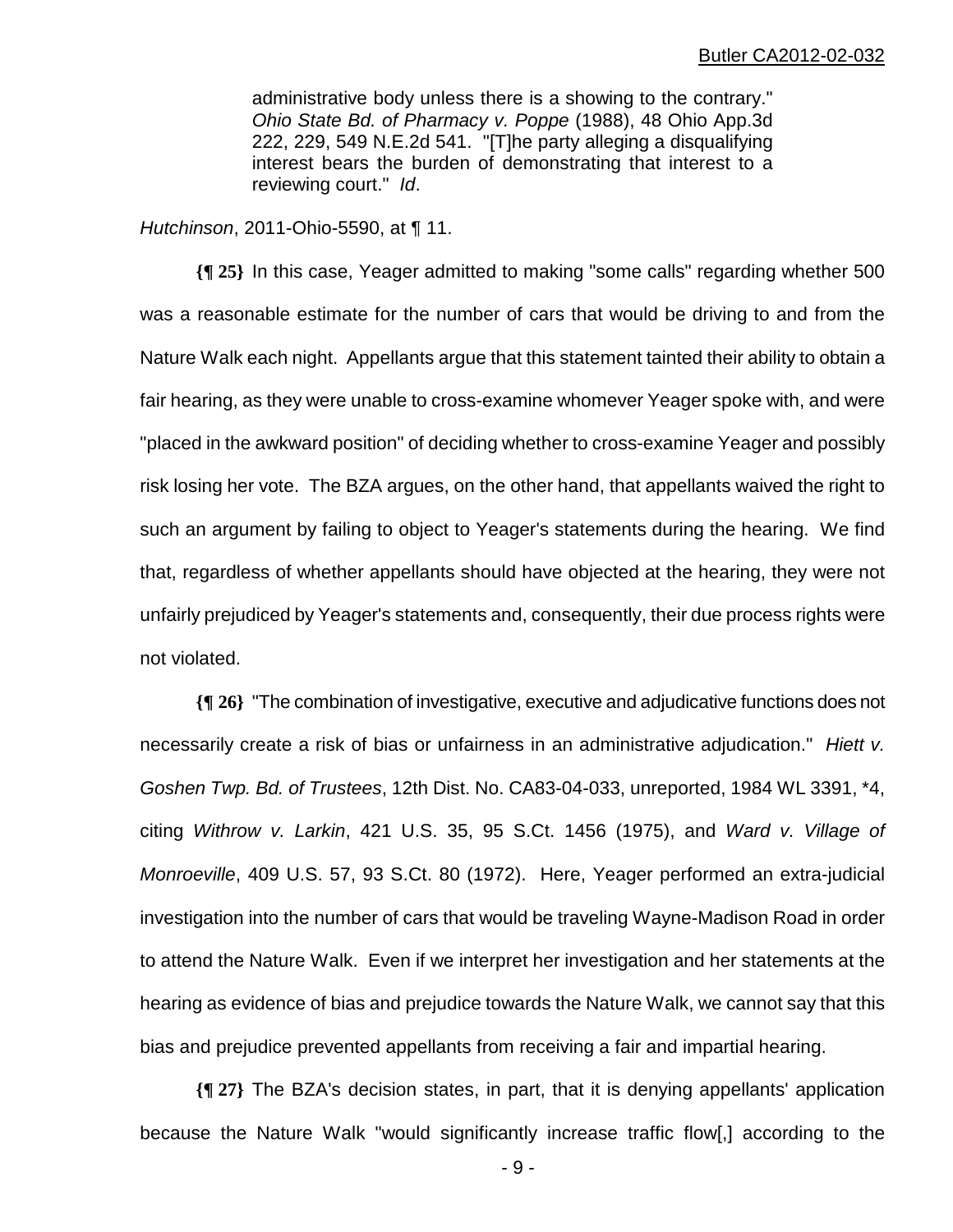applicant's testimony[,] by hundreds of cars each evening." From this statement, it is clear that the BZA did not rely on Yeager's view that as many as 1,500 cars would be traveling Wayne-Madison Road, but only that 500 cars would be on the road, as indicated by Tim Hutchinson.

**{¶ 28}** Further, the BZA unanimously denied appellants' application for a conditional use permit. Thus, even if Yeager's statements demonstrated bias and prejudice toward the Nature Walk, the exclusion of her vote would not have altered the finding of the BZA, as the remaining four members also voted to deny the application. Consequently, we cannot say that appellants' due process rights were violated by the statements of Yeager.

**{¶ 29}** Appellants received a fair and impartial review of their application and the denial of that application was supported by a preponderance of reliable, probative, and substantial evidence. Accordingly, appellants' sole assignment of error is overruled.

**{¶ 30}** Judgment affirmed.

HENDRICKSON, J., concurs.

RINGLAND, J., concurs separately.

#### **RINGLAND, J. concurring separately.**

**{¶ 31}** I concur separately to emphasize that the holding in this matter does not give license to the actions of the errant board member, Yeager. Such member, in verbalizing her ex parte discussion with unknown individuals on the issues before the board, violated due process in denying appellant cross-examination of these unknown individuals. Further, the ex parte investigation in and of itself was a violation of appellant's substantial right. An essential element of due process in BZA hearings is to permit each party an opportunity to present facts at a public hearing upon which the open-minded Board bases its decision. As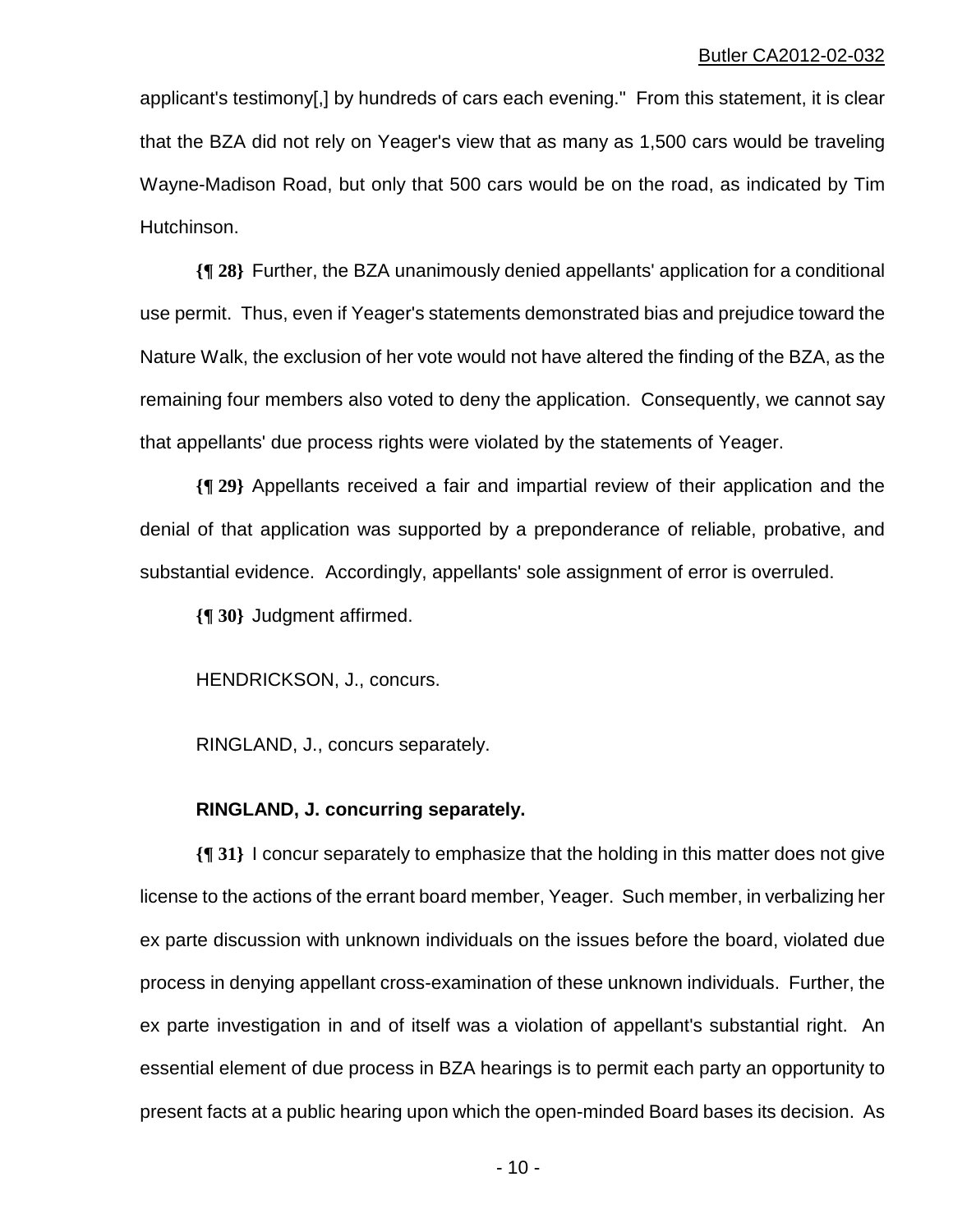such, no party gains an advantage based on private discussions. *United States v. Minsky*, 963 F.2d 870, 874 (6th Cir.1992); *see also United States v. Earley*, 746 F.2d 412, 416 (8th Cir.1984) (suggesting that ex parte communications should be strongly discouraged because allowing them creates concerns about impartiality). The actions of panel member Yeager attempt to make a sham of those expectations and hearing. These actions cast doubt on the credibility of the procedure in general and the Board in particular.

**{¶ 32}** However, I agree with the conclusions of the majority that the actions by Yeager were, in this case, not determinative of the resulting decision of the Board. No evidence exists showing that Yeager's "testimony" was given any weight by the other members of the Board. In fact, reliable probative evidence exists to support the Board's decision as well as this court's review.

**{¶ 33}** Although not directly discussed by the majority, I find that the lack of an objection to a violation of a fundament right to an unbiased fact-finder is not a flaw but rather lends itself to civil plain error analysis.<sup>3</sup> Goldfuss v. Davidson, 79 Ohio St.3d 116 (1997) (limiting the civil plain error doctrine to instances where an error "seriously affects the basic fairness, integrity, or public reputation of the judicial process, thereby challenging the legitimacy of the underlying judicial process itself"). However, appellant cannot show that the results would have been different if the objection was made, granted, and Yeager was not permitted to further participate.

**{¶ 34}** Hopefully the Board as a whole will not participate in such errant behavior as well as discourage its individual members from committing such violations in the future. Failure to do so could result in this court voiding its decisions as well as subjecting it and its

1

<sup>3.</sup> Courts in other jurisdictions have alluded to violations of civil due process as being considered more than plain error, i.e., structural error, even though this is a criminal remedy. *See KindHearts for Charitable Humanitarian Dev., Inc. v. Geithner*, 710 F.Supp.2d 637, 660 (N.D.Ohio 2010); *Judith P. v. Superior Court*, 102 Cal.App.4th 535 (2002).